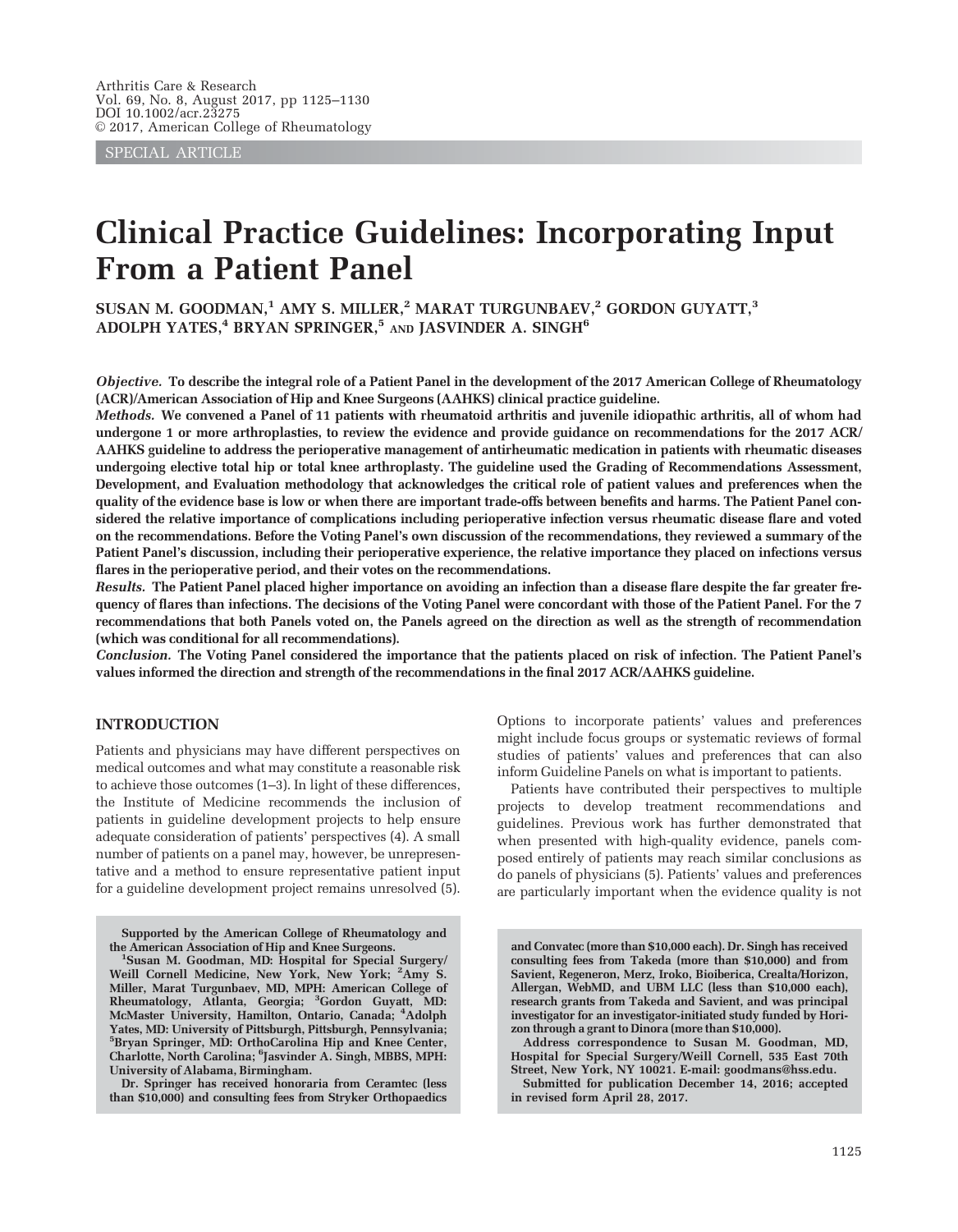# Significance & Innovations

- This guideline demonstrates the clear benefit of patient input informing the strength and direction of the recommendations.
- Patient values and preferences can play a critical role when the quality of the evidence base is low or when there are important trade-offs between benefits and harms.
- The patients' recommendations were guided by their strong and unanimous preference for minimizing risk of infections over minimizing risk of disease flares.
- Formally determining patient values and preferences led to patient-centric recommendations that were ultimately congruent for both Patient and Voting Panels.

high or when trade-offs between benefits and harms are closely balanced (6). Recommendations in these situations may be characterized as value and preference sensitive (7–10). In this setting, the patients' perspective may have a particularly strong influence on the direction and strength of the recommendations.

The American College of Rheumatology (ACR) and the American Association of Hip and Knee Surgeons (AAHKS) proposed the development of a guideline for the perioperative management of antirheumatic medication in patients with rheumatic diseases undergoing elective total hip arthroplasty (THA) or total knee arthroplasty (TKA) (11). No guideline has been published since the introduction of many of the current antirheumatic medications, and practice patterns vary widely. Observations that patients with rheumatic diseases were at higher risk for adverse events, including infection, after THA and TKA compared to patients with osteoarthritis (odds ratios/risk ratios for infection of 1.8–4.8) (12) and that most patients with rheumatic diseases undergoing THA and TKA were receiving potent immunosuppressant antirheumatic medications at the time of surgery, suggested that perioperative medication management decisions might contribute to the frequency of adverse outcomes. The aim of the guideline was to help minimize adverse events including perioperative infections and disease flares. The topics addressed by the guideline included: 1) Should antirheumatic medications be withheld prior to elective THA/TKA? 2) If they are withheld, when should they be stopped? 3) If withheld, when should they be restarted after surgery? 4) In patients receiving glucocorticoids, what dose should be administered at the time of surgery?

For the guideline, the Grading of Recommendations Assessment, Development and Evaluation (GRADE) methodology was used as specified in the ACR guideline development process (available at [www.rheumatology.org/Practice-Quality/](http://www.rheumatology.org/Practice-Quality/Clinical-Support/Clinical-Practice-Guidelines) [Clinical-Support/Clinical-Practice-Guidelines\)](http://www.rheumatology.org/Practice-Quality/Clinical-Support/Clinical-Practice-Guidelines). Using this method, the clinically relevant questions are formatted into PICO (population/intervention/comparator/outcomes) questions that identify the specific elements of the relevant clinical question and that inform a systematic literature review (13,14). The Guideline Panel reviews the relevant evidence to assess the balance between the potential benefit of the intervention (withholding medication may decrease infection) and the potential for harm (withholding medication may increase flares of disease) prior to developing practice recommendations.

GRADE, an internationally recognized method, rates the strength of the recommendation as either strong or conditional based largely on the quality of the available evidence informing the recommendations, but also on the presumed variability of patient values and preferences. A strong recommendation indicates that all or almost all informed patients would select that treatment option. A conditional recommendation indicates that the evidence base is not robust, the balance of benefit and harm is not as certain, and the optimal clinical decision requires the consideration of individual patient values and preferences. Conditional recommendations are warranted when the majority (defined as  $>50\%$ ) of informed patients would choose to follow a conditional recommendation, but others would not (8,15,16).

For this guideline, the crucial trade-off was between perioperative infections (ranging in severity from nonserious to serious) and the risk of disease flares, which are common when medications are discontinued. An ACR/AAHKS Panel supported by ACR staff and consisting of 6 orthopedists, 5 rheumatologists, an infectious disease expert, a systemic lupus erythematosus (SLE) expert, 2 patient representatives with rheumatoid arthritis (RA) and juvenile idiopathic arthritis (JIA), 2 rheumatology methodologists, and an additional expert in GRADE methodology voted on the final recommendations. Our aim is to report on the significant contribution of the Patient Panel, which was convened for the perioperative medication management guideline, and to describe a successful model for increased integration of the patients' perspective in guideline development.

### **METHODS**

Patient Panel. Patients with RA who had undergone THA or TKA were identified and recruited through the Arthritis Foundation and the Global Healthy Living Foundation. The participants completed the Collaborative Institutional Training Initiative Human Subjects Protection Training and 2 modules from the Cochrane Collaboration, "Understanding Evidence Based Healthcare" and "Serving on a Clinical Practice Guideline," during 8 hours of research and guideline methodology webinars prior to the meeting. A face-to-face meeting of the Patient Panel was convened on July 10, 2016, the day prior to the ACR/AAHKS Voting Panel meeting. At this first meeting of the Patient Panel, participants were provided with the background material and scope of the guideline project. The Patient Panel meeting was facilitated by the ACR Co-Principal Investigator (SMG), an ACR staff member with previous experience leading Patient Panels (ASM), the ACR Co-Literature Review Panel leader (JAS), and was supported by ACR staff (MT).

Scope of the project. The patients were informed of the rationale and the scope of the project, and the assumptions of the project were presented. They were informed that the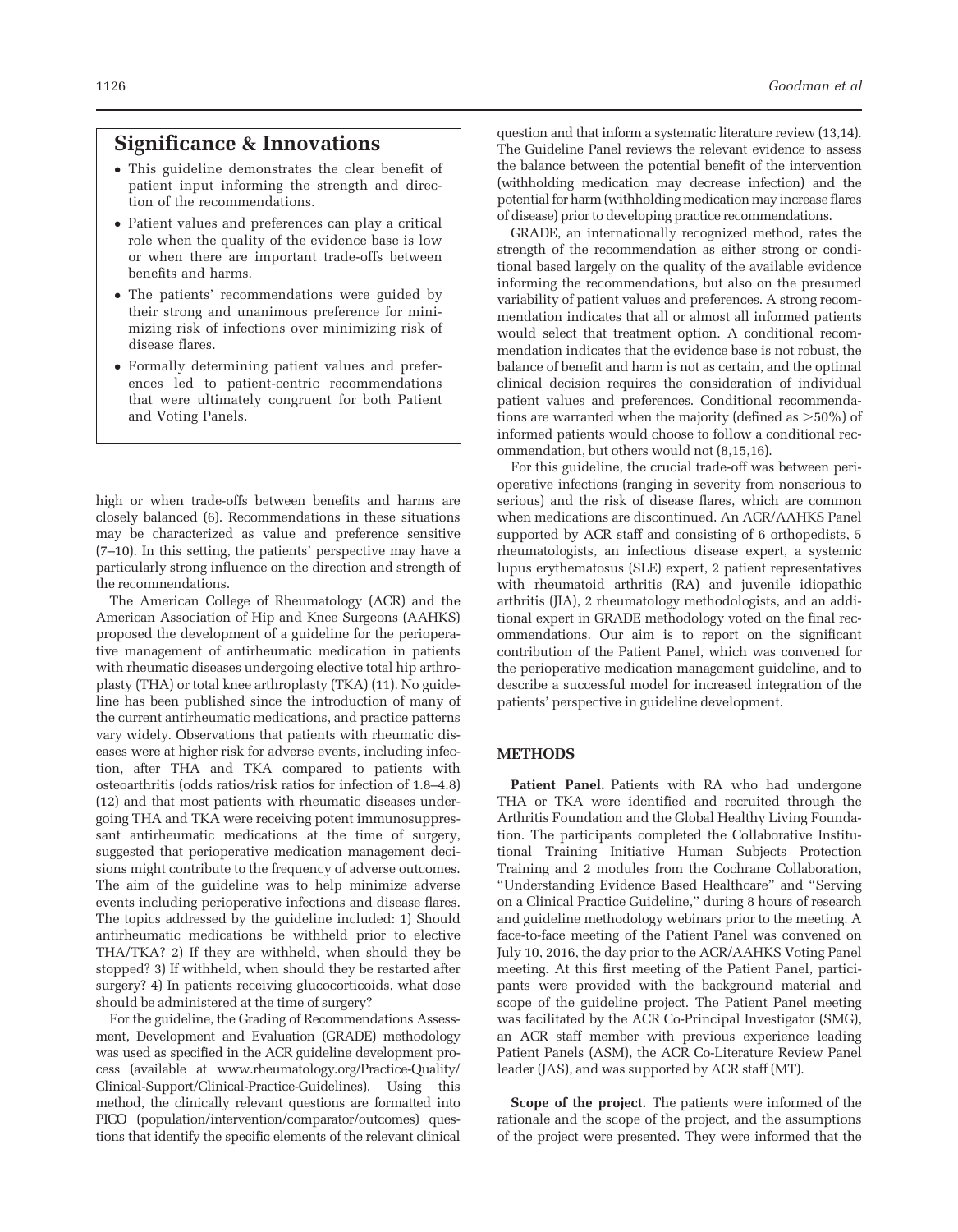goal was to provide guidance for perioperative antirheumatic medication management even when evidence was sparse, to provide guidance for clinicians and patients, to optimize THA and TKA outcomes, and to minimize adverse outcomes. Routine preoperative medical assessment and adverse events of concern, including venous thromboembolism or cardiac events, were not within the scope of this guideline and were covered by other guidelines (17,18). Medications and diseases were initially to be considered separately, but limitations in the available literature led us to group them together, except for questions pertaining to SLE.

This guideline addresses only those perioperative events that could be attributable to the disease-specific antirheumatic therapy. Although outcomes that included hip dislocation and 90-day hospital readmission were sought in the literature, literature was sparse and these complications could not be directly linked to the medication management decisions. Therefore, the outcomes of interest were limited to infections (including nonserious and serious infections involving either the surgical site or a remote site) versus flares of rheumatic disease.

The values and preferences of the patients were elicited to give weight to the balance between benefits and harms. The patients were specifically queried on the relative importance of infections, infrequent events possibly linked to continued immunosuppressant disease-modifying antirheumatic drug and biologic agent therapy, compared to the importance of flares of disease that occur frequently after THA and TKA and may be linked to withholding the medications. The Patient Panel was encouraged to consider their personal experiences relevant to the questions and judge the importance of the outcomes accordingly.

# RESULTS

Moving from evidence to recommendations. The Patient Panel consisted of 11 adults with RA or JIA, all of whom had undergone THA or TKA (range of 1 to 8 joints replaced per patient). Only 1 patient reported experiencing a prosthetic joint infection. The mean age of participants was 47 years (range 23–71 years) and the mean disease duration was 26 years (range 8–42 years). Of these patients, 10 were female and 1 was of a minority race/ethnicity.

The Patient Panel reviewed the evidence synthesized by the guideline Literature Review Panel as each PICO question was discussed (the same information that the ACR/AAHKS Voting Panel considered the following day) (Table 1). The patients addressed the PICO questions that informed the guideline project, reviewed and discussed the data, and formally voted anonymously on the drafted recommendations that were formulated from the PICO questions. The methods used were the same between the Patient and Voting Panels (Figure 1). When consensus was not reached, there was further clarifying discussion and the votes were repeated until an 80% or higher consensus was achieved. Because this meeting was held the day prior to the meeting of the Voting Panel, the Patient Panel had no knowledge of the ACR/ AAHKS Voting Panel's decisions.

#### Table 1. Overview of PICO (population/intervention/ comparator/outcomes) questions

#### Populations

Adult patients with rheumatoid arthritis, juvenile idiopathic arthritis, spondyloarthritis, psoriatic arthritis, ankylosing spondylitis, or systemic lupus erythematosus undergoing elective total hip and total knee replacement Interventions

- 1. Stop or continue medications?
- 2. If withheld, when should they be stopped?
- 3. When to restart medications that were stopped?

4. How to dose glucocorticoids at the time of surgery? Comparator

- 1. Stop or continue medications?
- 2. Withhold for shorter vs. longer periods before the surgery?
- 3. Restart medications early vs. late?
- 4. Give usual vs. high dose ("stress dose")
- glucocorticoids?

#### **Outcomes**

Disease flare, infection, serious (deep) surgical site infections, superficial surgical site infections, minor non–surgical site infections (e.g., urinary tract infection), serious non– surgical site infections (e.g., pneumonia, bacteremia/sepsis), death, cytopenias in systemic lupus erythematosus, acute kidney injury (cyclosporine), need for revision surgery, readmission within 90 days, long-term arthroplasty outcome

Patient values, preferences, and recommendations. The Patient Panel uniformly attached far greater weight to the possibility of infections if medications were continued despite the greater likelihood of a flare if the medications were stopped. Specifically, the difference was at least 10–20:1, although the Patient Panel was unable to precisely quantify the difference.

The Patient Panel facilitators questioned the patients at length to better understand this preference. The patients felt that flares represented a "known risk" that they could control and that in particular can usually be treated. In contrast to the predictability of flares, the patients perceived that there is no "average" infection—only very bad ones, with a risk of much worse outcomes than flares (e.g., permanent loss of prosthesis, extremity amputation, prolonged hospitalization, dependence and disability, and death).

The patients viewed enduring the perioperative period as a "job" in which their task was to focus on the eventual positive outcomes of better mobility and less pain, and "dealing with a flare was simply part of the hard work." One patient said, "I always assume I will be in a flare when I enter surgery and for a while when I come out, but I'm afraid of infection." Others agreed, "I always expect to flare." They considered the burden of infection to be much larger than the burden of flares, as their lives were already set up to deal with flares. Although flares were perceived as difficult, patients were aware that an infection could postpone recovery and/or introduce other health issues, which they felt was unacceptable because it would delay achieving the positive outcomes they sought. One patient noted that, "you can die from an infection, but you won't die from a flare," and that, "infections usually mess up [her] life for months on end ...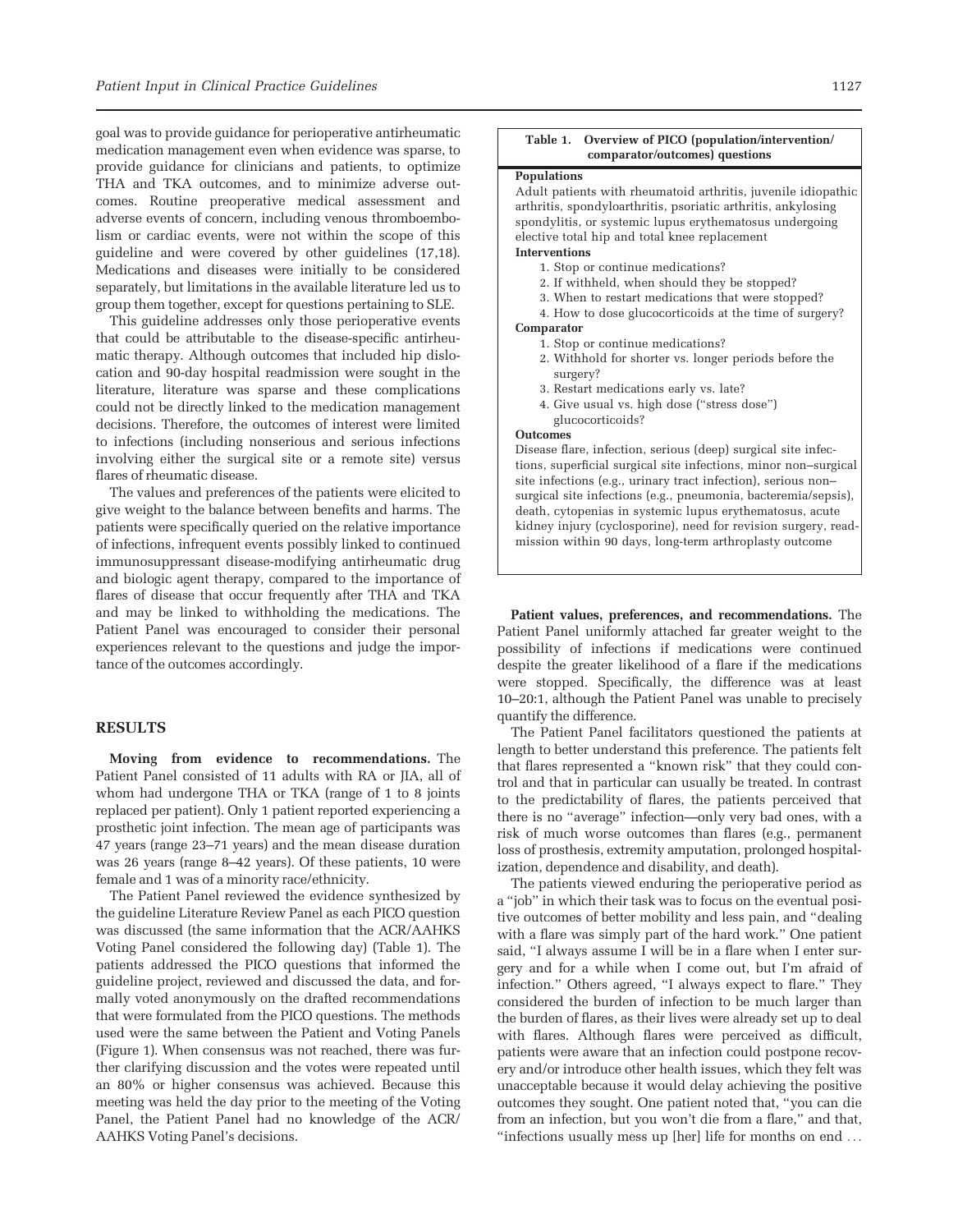| RA, SpA including AS and PsA, JIA, or SLE: Continue the current dose of methotrexate, leflunomide,                                                                                                                           |                               |                      |
|------------------------------------------------------------------------------------------------------------------------------------------------------------------------------------------------------------------------------|-------------------------------|----------------------|
| hydroxychloroquine, and/or sulfasalazine (nonbiologic DMARDs) for patients undergoing elective                                                                                                                               |                               |                      |
| THA or TKA.                                                                                                                                                                                                                  |                               |                      |
| Rationale: Both patients and physicians were                                                                                                                                                                                 | <b>ACR/AAHKS Voting Panel</b> | <b>Patient Panel</b> |
| comfortable with the summary of evidence presented                                                                                                                                                                           | Continue                      | Continue             |
| for the infection risk profile of these medications.                                                                                                                                                                         | Unanimous                     | Unanimous            |
| RA, SpA including AS and PsA, JIA, or SLE: Withhold all current biologic agents prior to surgery in patients                                                                                                                 |                               |                      |
| undergoing elective THA or TKA, and plan the surgery at the end of the dosing cycle for that specific medication.                                                                                                            |                               |                      |
| Rationale: While both patients and physicians agreed                                                                                                                                                                         | <b>ACR/AAHKS Voting Panel</b> | <b>Patient Panel</b> |
| that all biologic agents should be withheld prior to                                                                                                                                                                         | Withhold                      | Withhold             |
| surgery and agreed that the surgery should be timed                                                                                                                                                                          | 92%                           | Unanimous            |
| to the end of the dosing cycle to minimize persistent                                                                                                                                                                        |                               |                      |
| immunosuppression, the patients stressed                                                                                                                                                                                     |                               |                      |
| individualizing the recommendations for each patient.                                                                                                                                                                        |                               |                      |
| The patients were comfortable with the indirect/low-                                                                                                                                                                         |                               |                      |
| quality evidence presented, while the 1 discordant                                                                                                                                                                           |                               |                      |
| vote among the expert panel was due to low-quality                                                                                                                                                                           |                               |                      |
| evidence. The patients were reluctant to vote on the                                                                                                                                                                         |                               |                      |
| clinical scenario related to patients with SLE, as there                                                                                                                                                                     |                               |                      |
| were no patients with SLE on the Patient Panel.                                                                                                                                                                              |                               |                      |
| RA, SpA including AS and PsA, or JIA: Withhold tofacitinib for at least 7 days prior to surgery in patients                                                                                                                  |                               |                      |
| undergoing THA or TKA.                                                                                                                                                                                                       |                               |                      |
| Rationale: Both Panels agreed with withholding                                                                                                                                                                               | <b>ACR/AAHKS Voting Panel</b> | <b>Patient Panel</b> |
| tofacitinib due to the risk of infection                                                                                                                                                                                     | Withhold                      | Withhold             |
|                                                                                                                                                                                                                              | Unanimous                     | Unanimous            |
| Severe SLE: Continue the current dose of mycophenolate mofetil, azathioprine, cyclosporine, or tacrolimus                                                                                                                    |                               |                      |
| through the surgical period in all patients undergoing THA or TKA.                                                                                                                                                           |                               |                      |
| Rationale: The patients were hesitant to vote on this                                                                                                                                                                        | <b>ACR/AAHKS Voting Panel</b> | <b>Patient Panel</b> |
| clinical scenario related to patients with SLE, as there                                                                                                                                                                     | Continue                      | Continue             |
| were no SLE patients on the Patient Panel, and voted                                                                                                                                                                         | Unanimous                     | Unanimous            |
| based on their understanding of severe vs. not-severe                                                                                                                                                                        |                               |                      |
| SLE.                                                                                                                                                                                                                         |                               |                      |
| SLE (not severe): Withhold the current dose of mycophenolate mofetil, azathioprine, cyclosporine, or tacrolimus                                                                                                              |                               |                      |
| 1 week prior to surgery in all patients undergoing THA or TKA.                                                                                                                                                               |                               |                      |
| Rationale: The patients were hesitant to vote on this                                                                                                                                                                        | <b>ACR/AAHKS Voting Panel</b> | <b>Patient Panel</b> |
| clinical scenario related to patients with SLE, as there                                                                                                                                                                     | Withhold                      | Withhold             |
| were no SLE patients on the Patient Panel, and voted                                                                                                                                                                         | Unanimous                     | Unanimous            |
| based on their understanding of severe vs. not-severe                                                                                                                                                                        |                               |                      |
| SLE.                                                                                                                                                                                                                         |                               |                      |
| RA, SpA including AS and PsA, JIA, or SLE: Restart biologic therapy in patients for whom biologic therapy was<br>withheld prior to undergoing THA and TKA once the wound shows evidence of healing (typically ~14 days), all |                               |                      |
| sutures/staples are out, there is no significant swelling, erythema, or drainage, and there is no clinical evidence                                                                                                          |                               |                      |
| of non-surgical site infections, rather than shorter or longer periods of withholding.                                                                                                                                       |                               |                      |
|                                                                                                                                                                                                                              |                               |                      |
|                                                                                                                                                                                                                              | <b>ACR/AAHKS Voting Panel</b> | <b>Patient Panel</b> |
|                                                                                                                                                                                                                              | Unanimous                     | Unanimous            |
| RA, SpA including AS and PsA, or SLE: Continue the current daily dose of glucocorticoids in patients who are                                                                                                                 |                               |                      |
| receiving glucocorticoids for their rheumatic condition and undergoing THA or TKA, rather than administering                                                                                                                 |                               |                      |
| perioperative supra-physiologic glucocorticoid doses (so-called "stress dosing").                                                                                                                                            |                               |                      |
|                                                                                                                                                                                                                              |                               |                      |
| Rationale: The Patient Panel was concerned about the                                                                                                                                                                         | <b>ACR/AAHKS Voting Panel</b> | <b>Patient Panel</b> |
| inadvertent loss of protection from flares that the<br>stress dosing might have conferred.                                                                                                                                   | Unanimous                     | Unanimous            |

Figure 1. Summary of recommendations and ACR/AAHKS Panel and Patient Panel votes. RA = rheumatoid arthritis; SpA = spondyloarthritis; AS = ankylosing spondylitis; PsA = psoriatic arthritis; JIA = juvenile idiopathic arthritis; SLE = systemic lupus erythematosus; DMARDs = disease-modifying antirheumatic drugs; THA = total hip arthroplasty; TKA = total knee arthroplasty; ACR = American College of Rheumatology; AAHKS = American Association of Hip and Knee Surgeons.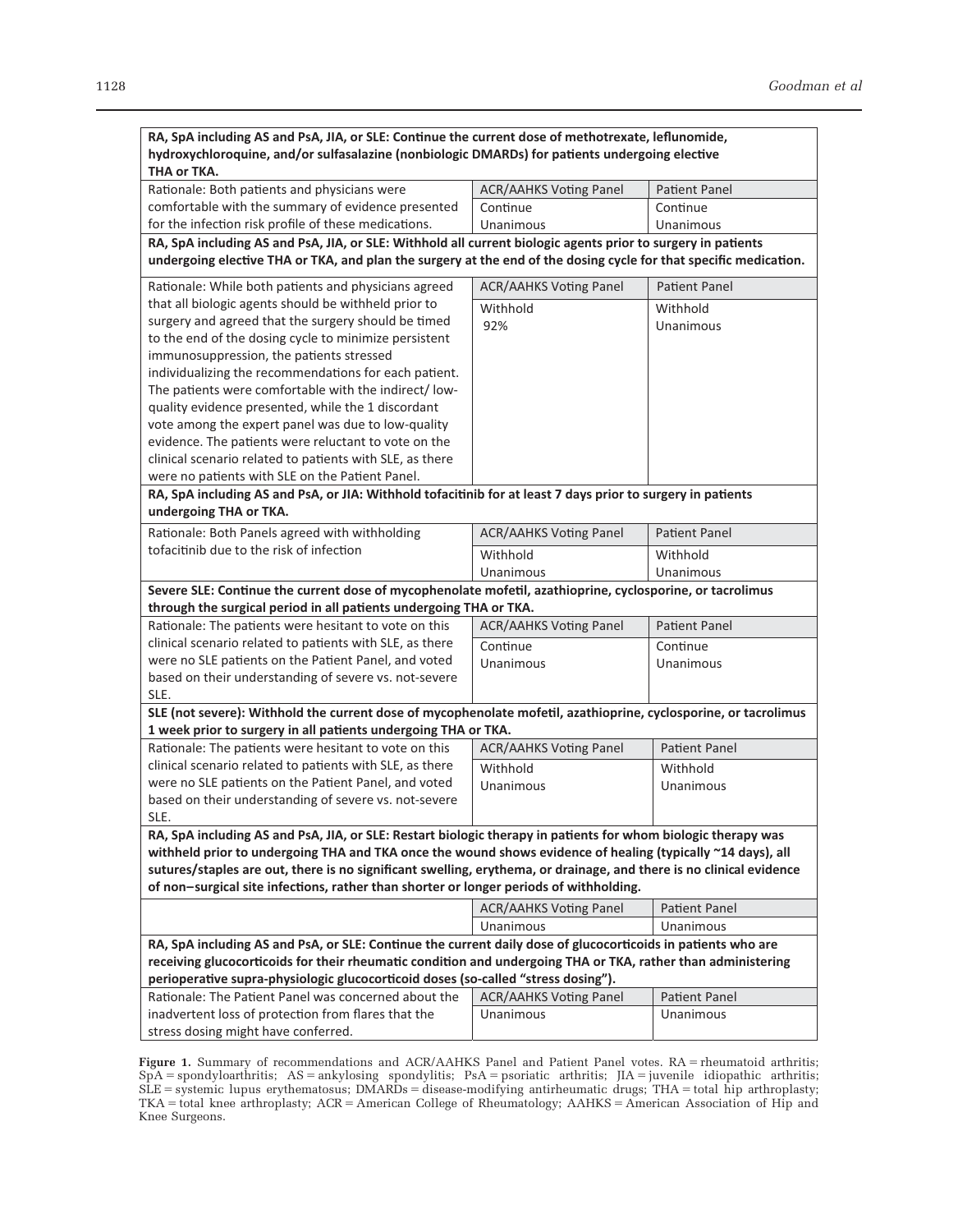as months of antibiotics and other things related to infections messes up a patient's life." Moreover, while they felt they could manage flares at home, the consequences of infections (including the frequent occurrence of associated flares) would likely require prolonged hospitalization and a stay in a rehabilitation center.

# DISCUSSION

For this guideline, which was limited by the absence of high-quality evidence for any of the common perioperative clinical scenarios, the values and preferences of the Patient Panel provided clear direction to the ACR/AAHKS Voting Panel and contributed to the rigor of guideline development. The uniformity of the patients' views and the consensus of the entire Patient Panel added power to their views.

The strengths of our study include the organization of a Patient Panel, all of whom had prior experience with joint replacement. Although the validity of the patients' values and preferences reflects, in part, the depth of their knowledge of the relevant outcomes, selecting a panel of patients who had experience with THA or TKA contributed to their ability to weigh outcomes and vote decisively on interventions in patients like them undergoing THA or TKA. The Patient Panel's input was obtained prior to the Guideline Panel's deliberations, and informed the Voting Panel's decisions. There was a strong consensus among the patients. The voting by the Patient Panel and the formal Guideline Panel were independent, and considered the same clinical situations. The high concordance of both the voting and the recommendations between the 2 Panels was most impressive.

Our study had several limitations. The Patient Panel was chosen by 2 patient advocacy organizations to be representative of patients with rheumatic conditions. However, it is possible that despite our effort to have an adequate representation of men, minority races/ethnicities, and patients with lower income/socioeconomic status, this Panel may not be representative of all patients in the US. In particular, the panelists were hesitant to make recommendations for patients with SLE because there were no patients with SLE on the Patient Panel. Patient experience ranged from 1 to 8 joint replacements, which may have influenced their values and preferences and their perception of risks and benefits. However, each patient on the Panel had had at least 1 joint replacement, and therefore the Panel had substantial experience with the perioperative period and antirheumatic medication use during that period.

Although patients have previously reached concordant votes with Physician Panels and have developed recommendations based on similar evidence as expert Voting Panels, patients have previously withheld votes when the evidence was not high quality (5). In this project, patients voted on all the recommendations despite the lack of high-quality evidence, guided by their strong preference for minimizing the risk of infection over risk of flares. As there were no patients with SLE in this group, the Patient Panel expressed discomfort making assumptions about the values and preferences of patients with SLE, but voted based on their understanding of severe SLE contrasted with SLE that was not severe. This suggests that patients were comfortable with their experience contributing to an evidence base that would shape practice guidelines, similar in fashion to the consideration of experience taken by Expert/Physician Panels.

Although physician and patient values and preferences may differ and at times be opposed, patient values and preferences typically shape and inform physician advice. In this study, we have demonstrated the importance of formally determining the values and preferences of the patients, leading to patient-centric recommendations that were ultimately congruent for both groups, and which may facilitate implementation (19–21). However, it should be noted that we do not know whether the Voting Panel would have made the same recommendation without the input of the Patient Panel.

There is no consensus among guideline developers on how best to incorporate patient values and preferences into guidelines. The ACR has previously involved 1 to 2 patients as members of guideline Voting Panels, but has received feedback that these patients do not always feel empowered to speak up in that setting, nor do they feel that their perspectives and experiences are uniquely valued. Moreover, the values of these 1 or 2 individuals may not be representative of the wider community. Therefore, the ACR piloted the idea and logistics of including a separate Patient Panel in a guideline project, but has previously asked patients to provide input on recommendations only when the evidence is high quality. For this ACR/AAHKS guideline we went a step further, asking the patients to consider and vote on all preliminarily drafted recommendations, even though all of the evidence was indirect or of moderate to low quality.

In summary, in this project, the patients' preferences were elicited prior to the decisions of the ACR/AAHKS Voting Panel, and presented to the Voting Panel to consider as the final recommendations were determined. Although the optimal method for incorporating patients' preferences into clinical practice guidelines has not been determined, this guideline demonstrated the clear benefit of patient input in the presence of a relatively weak evidence base in shaping the strength and direction of the decisions made by a Physician Voting Panel. The findings of this project support the formal incorporation of information elicited from separately convened Patient Panels into clinical practice guidelines.

#### AUTHOR CONTRIBUTIONS

All authors were involved in drafting the article or revising it critically for important intellectual content, and all authors approved the final version to be published. Dr. Goodman had full access to all of the data in the study and takes responsibility for the integrity of the data and the accuracy of the data analysis.

Study conception and design. Goodman, Miller, Guyatt, Yates, Springer, Singh.

Acquisition of data. Goodman, Turgunbaev, Yates, Springer, Singh.

Analysis and interpretation of data. Goodman, Turgunbaev, Guyatt, Yates, Springer, Singh.

#### REFERENCES

1. Smolen JS, Strand V, Koenig AS, Szumski A, Kotak S, Jones TV. Discordance between patient and physician assessments of global disease activity in rheumatoid arthritis and